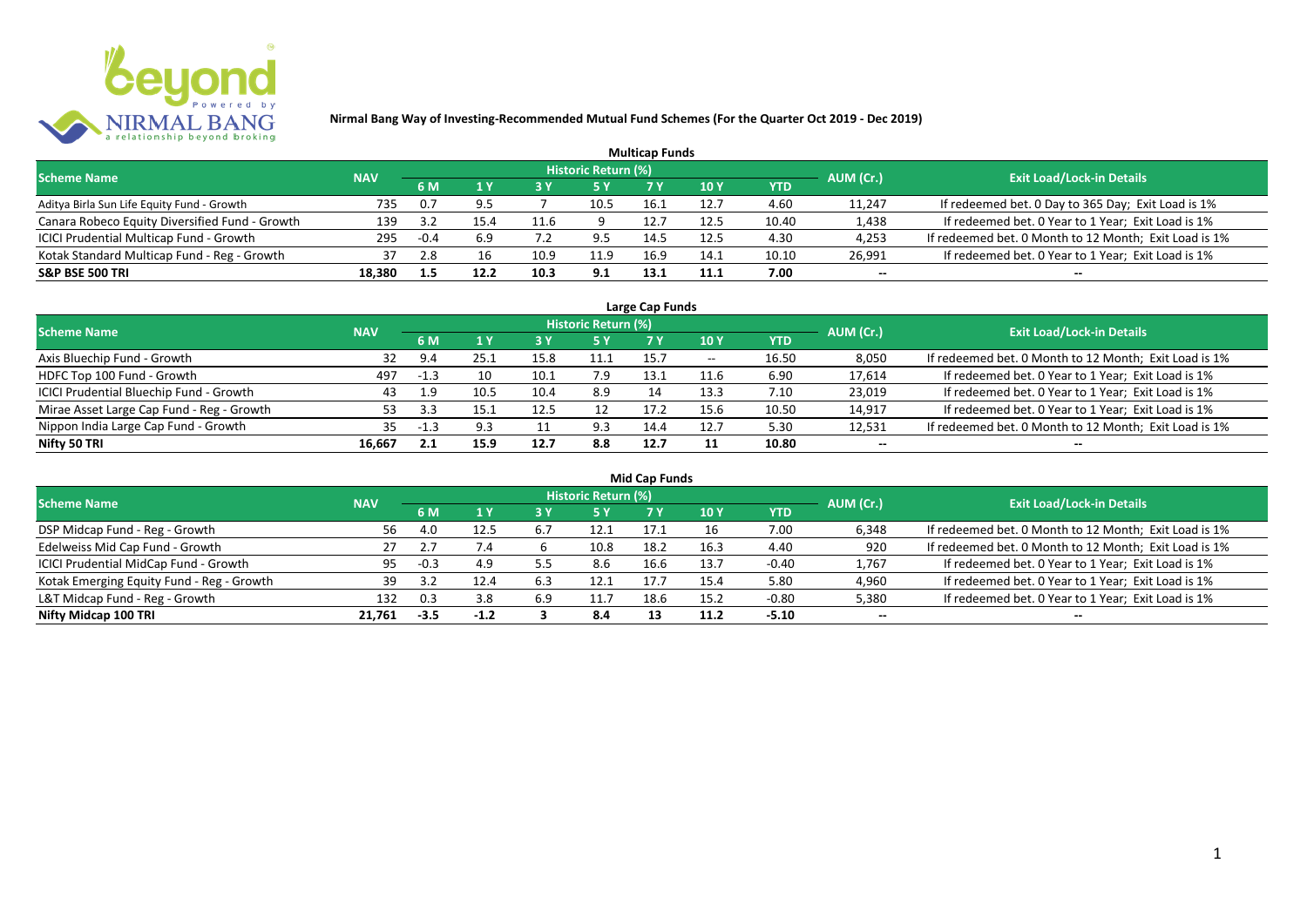

|                                                  |            |     |      |      |                            | Large & Midcap |      |       |           |                                                    |
|--------------------------------------------------|------------|-----|------|------|----------------------------|----------------|------|-------|-----------|----------------------------------------------------|
| <b>Scheme Name</b>                               | <b>NAV</b> |     |      |      | <b>Historic Return (%)</b> |                |      |       | AUM (Cr.) | <b>Exit Load/Lock-in Details</b>                   |
|                                                  |            | 6 M |      |      | 5 Y                        |                |      | YTD   |           |                                                    |
| Canara Robeco Emerging Equities - Growth         | 95         | 0.5 | 10.7 |      | 13.4                       | 20.7           | 19.6 | 6.30  | 4,980     | If redeemed bet. 0 Year to 1 Year; Exit Load is 1% |
| Invesco India Growth Opportunities Fund - Growth | 36         | 6.2 | 16.3 | 13.2 |                            |                | 13.5 | 10.60 | 1,822     | If redeemed bet. 0 Year to 1 Year; Exit Load is 1% |
| Principal Emerging Bluechip Fund - Growth        | 106        |     |      |      | 12.1                       | 19.            | 15.7 | 4.50  | 2,199     | If redeemed bet. 0 Year to 1 Year; Exit Load is 1% |
| NIFTY Large Midcap 250 TRI                       | 7.272      | 0.8 |      | 92   | 10.2                       | 14.7           | 12.2 | 4.00  | $- -$     | $- -$                                              |

| <b>Focused Funds</b>             |            |      |      |      |                            |      |       |       |           |                                                       |  |  |
|----------------------------------|------------|------|------|------|----------------------------|------|-------|-------|-----------|-------------------------------------------------------|--|--|
| <b>Scheme Name</b>               | <b>NAV</b> |      |      |      | <b>Historic Return (%)</b> |      |       |       | AUM (Cr.) | <b>Exit Load/Lock-in Details</b>                      |  |  |
|                                  |            | 6 M  |      |      | 5 Y                        |      | 10 Y  | YTD   |           |                                                       |  |  |
| Axis Focused 25 Fund - Growth    |            | 10.2 |      | 14.7 | 13.8                       |      | $- -$ | 13.60 | 8,384     | If redeemed bet. 0 Month to 12 Month; Exit Load is 1% |  |  |
| SBI Focused Equity Fund - Growth | 150        |      | 20.2 | 11.9 | 12.5                       |      | 18.1  | 13.20 | 5,726     | If redeemed bet. 0 Year to 1 Year; Exit Load is 1%    |  |  |
| <b>S&amp;P BSE 500 TRI</b>       | 18.380     |      |      | 10.5 | 9.1                        | 13.1 | 11.1  | 7.00  | $- -$     | $-$                                                   |  |  |

| <b>Small Cap Funds</b>                         |            |         |        |                     |      |                   |                 |            |           |                                                    |  |  |  |
|------------------------------------------------|------------|---------|--------|---------------------|------|-------------------|-----------------|------------|-----------|----------------------------------------------------|--|--|--|
| <b>Scheme Name</b>                             | <b>NAV</b> |         |        | Historic Return (%) |      |                   |                 |            | AUM (Cr.) | <b>Exit Load/Lock-in Details</b>                   |  |  |  |
|                                                |            |         |        |                     | 5 Y  | 7 Y               | 10 <sub>Y</sub> | <b>YTD</b> |           |                                                    |  |  |  |
| Franklin India Smaller Companies Fund - Growth | 50         | $-7.5$  | $-1.7$ | 0.6                 |      | 18                | 15.9            | $-5.40$    | 7,005     | If redeemed bet. 0 Year to 1 Year; Exit Load is 1% |  |  |  |
| HDFC Small Cap Fund - Growth                   | 40         | $-8.2$  | $-5.2$ |                     | 10.5 |                   | 13.1            | $-7.00$    | 8,845     | If redeemed bet. 0 Year to 1 Year; Exit Load is 1% |  |  |  |
| L&T Emerging Businesses Fund - Reg - Growth    | 23         | -4.8    | $-4.5$ | 6.3                 | 11.9 | $\hspace{0.05cm}$ | $- -$           | -7.40      | 5,985     | If redeemed bet. 0 Year to 1 Year; Exit Load is 1% |  |  |  |
| SBI Small Cap Fund - Growth                    | 54         | 4.0     | 9.8    | 10.2                | 17.4 |                   | 18.7            | 6.10       | 2,704     | If redeemed bet. 0 Year to 1 Year; Exit Load is 1% |  |  |  |
| Nifty Smallcap 100 TRI                         | 7.046      | $-10.4$ | $-4.3$ | $-3.1$              | 3.2  |                   |                 | $-10.10$   | $- -$     | --                                                 |  |  |  |

## **ELSS Schemes (Tax Saving u/s 80-C)**

| <b>Scheme Name</b>                            | <b>NAV</b> |        |      | <b>Historic Return (%)</b> |           |       |               |       | AUM (Cr.) | <b>Exit Load/Lock-in Details</b> |
|-----------------------------------------------|------------|--------|------|----------------------------|-----------|-------|---------------|-------|-----------|----------------------------------|
|                                               |            | 6 M    |      |                            | <b>5Y</b> | 7 Y   | <b>10Y</b>    | YTD   |           |                                  |
| Aditya Birla Sun Life Tax Relief 96 - Growth  | 32         |        | 10.3 | 9.5                        | 11.8      | 16.5  | 12.8          | 3.90  | 9,129     | Nil                              |
| Axis Long Term Equity Fund - Growth           | 49         | 11.0   | 23   | 13.4                       | 12.7      | 19.6  | $\sim$ $\sim$ | 14.90 | 20,425    | Nil                              |
| IDFC Tax Advantage (ELSS) Fund - Reg - Growth | 54         | $-4.0$ |      | 8.3                        | 9.7       | 14.8  | 13.3          | 0.40  | 1,994     | Nil                              |
| Invesco India Tax Plan - Growth               | 53         | 4.0    |      | 10.6                       | 10.7      | 16.1  | 14.6          | 8.10  | 912       | Nil                              |
| Mirae Asset Tax Saver Fund - Reg - Growth     | 19         | 4.b    | 16.2 | 14.1                       | $  \,$    | $- -$ | $- -$         | 11.10 | 2,466     | Nil                              |
| <b>S&amp;P BSE 200 TRI</b>                    | 5.963      | 2.3    | 13.7 | 11.2                       | 9.4       | 13.4  | 11.3          | 8.30  | $- -$     | $- -$                            |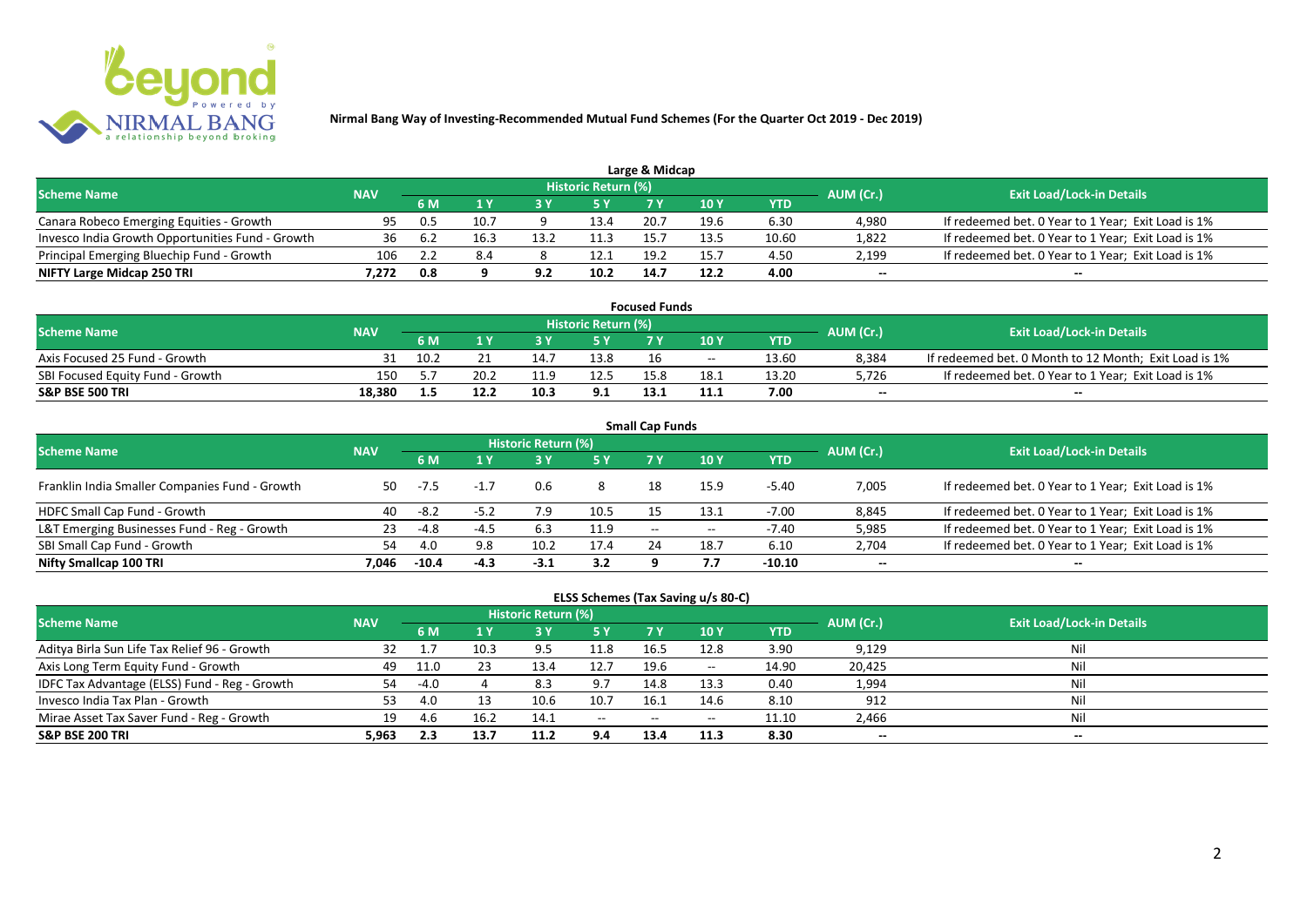

| <b>Contra/Value Fund</b>                  |            |     |      |                            |           |      |            |      |           |                                                    |  |  |  |
|-------------------------------------------|------------|-----|------|----------------------------|-----------|------|------------|------|-----------|----------------------------------------------------|--|--|--|
| <b>Scheme Name</b>                        | <b>NAV</b> |     |      | <b>Historic Return (%)</b> |           |      |            |      | AUM (Cr.) | <b>Exit Load/Lock-in Details</b>                   |  |  |  |
|                                           |            | 6 M |      |                            | <b>5Y</b> |      | <b>10Y</b> | YTD  |           |                                                    |  |  |  |
| Kotak India EQ Contra Fund - Reg - Growth | 54         |     | 13.5 | 12.4                       | 9.8       | 13.7 | 11.8       | 8.50 | 860       | If redeemed bet. 0 Year to 1 Year; Exit Load is 1% |  |  |  |
| Invesco India Contra Fund - Growth        | 48         | 0.8 | 8.2  | 10.9                       | 11.4      | 16.5 | 13.8       | 4.10 | 4,263     | If redeemed bet. 0 Year to 1 Year; Exit Load is 1% |  |  |  |
| UTI Value Opportunities Fund - Growth     | 62         | 0.9 | 9.9  |                            | 5.6       | 10.6 | 11.1       | 6.40 | 4,333     | If redeemed bet. 0 Year to 1 Year; Exit Load is 1% |  |  |  |
| Nippon India Value Fund - Growth          | 74         | 0.7 | 10.4 | 8.3                        | 9.1       | 13.2 | 11.7       | 4.60 | 3,072     | If redeemed bet. 0 Year to 1 Year; Exit Load is 1% |  |  |  |
| <b>S&amp;P BSE 500 TRI</b>                | 18.380     | 1.5 | 12.2 | 10.3                       | 9.1       | 13.1 | 11.1       | 7.00 | $- -$     | $- -$                                              |  |  |  |

| Sector/Thematic                                        |            |        |        |                            |            |      |       |            |           |                                                    |  |  |  |
|--------------------------------------------------------|------------|--------|--------|----------------------------|------------|------|-------|------------|-----------|----------------------------------------------------|--|--|--|
| <b>Scheme Name</b>                                     | <b>NAV</b> |        |        | <b>Historic Return (%)</b> |            |      |       |            | AUM (Cr.) | <b>Exit Load/Lock-in Details</b>                   |  |  |  |
|                                                        |            | 6 M    | 1 Y    | <b>73 Y</b>                | <b>5 Y</b> | 7 Y  | 10Y   | <b>YTD</b> |           |                                                    |  |  |  |
| Canara Robeco Consumer Trends Fund - Reg -             | 43         | 9.8    | 24.2   | 13.2                       | 13.6       | 16.4 | 15.7  | 13.90      | 354       | If redeemed bet. 0 Year to 1 Year; Exit Load is 1% |  |  |  |
| Growth                                                 |            |        |        |                            |            |      |       |            |           |                                                    |  |  |  |
| Mirae Asset Great Consumer Fund - Growth               | 37         | 8.5    | 17.9   | 14.6                       | 13         | 16.8 | $- -$ | 8.90       | 873       | If redeemed bet. 0 Year to 1 Year; Exit Load is 1% |  |  |  |
| <b>ICICI Prudential Technology Fund - Growth</b>       | 57         | $-5.3$ | $-2.4$ | 14.6                       | 8.1        | 17.2 | 16.8  | 1.20       | 440       | If redeemed bet. 0 Day to 15 Day; Exit Load is 1%  |  |  |  |
| Nippon India Pharma Fund - Growth                      | 148        | $-3.5$ | $-4.7$ | 0.2                        | 4.1        | 12.3 | 15.2  | $-0.70$    | 2,332     | If redeemed bet. 0 Year to 1 Year; Exit Load is 1% |  |  |  |
| ICICI Prudential Banking and Financial Services Fund - |            |        |        |                            |            | 18.3 |       |            |           |                                                    |  |  |  |
| Retail - Growth                                        | 66         |        | 17.7   | 12                         | 14.4       |      | 16.9  | 8.40       | 3,290     | If redeemed bet. 0 Day to 15 Day; Exit Load is 1%  |  |  |  |
| <b>S&amp;P BSE 500 TRI</b>                             | 18.380     | 1.5    | 12.2   | 10.3                       | 9.1        | 13.1 | 11.1  | 7.00       | --        | $- -$                                              |  |  |  |

| <b>Dynamic Asset Allocation Funds</b>                      |            |     |                |                     |               |           |            |            |           |                                                         |  |  |
|------------------------------------------------------------|------------|-----|----------------|---------------------|---------------|-----------|------------|------------|-----------|---------------------------------------------------------|--|--|
| <b>Scheme Name</b>                                         | <b>NAV</b> |     |                | Historic Return (%) |               |           |            |            | AUM (Cr.) | <b>Exit Load/Lock-in Details</b>                        |  |  |
|                                                            |            |     | 1 <sub>Y</sub> | <b>3 Y</b>          | 5Y            | <b>7Y</b> | <b>10Y</b> | <b>YTD</b> |           |                                                         |  |  |
| ICICI Prudential Balanced Advantage Fund - Reg -<br>Growth | 38         |     | 13.2           | 8.8                 | 9.1           | 12.7      | 12.6       | 9.00       | 27,956    | If redeemed bet. 0 Year to 1 Year; Exit Load is 1%      |  |  |
| Invesco India Dynamic Equity Fund - Growth                 | 30         | 3.9 | 11.4           | 8.9                 | 8.1           | 12.5      |            | 8.90       | 922       | If redeemed bet. 0 Month to 3 Month; Exit Load is 0.25% |  |  |
| Nippon India Balanced Advantage Fund - Growth              | 93         |     | 9.1            | 8.3                 |               | 12.2      | 11.3       | 6.30       | 2,406     | If redeemed bet. 0 Month to 12 Month; Exit Load is 1%   |  |  |
| SBI Dynamic Asset Allocation Fund - Reg - Growth           | 14         |     | 5.5            | 8.1                 | $\sim$ $\sim$ | $-$       | $- -$      | 4.10       | 681       | If redeemed bet. 0 Month to 12 Month; Exit Load is 1%   |  |  |
| NIFTY 50 Hybrid Composite Debt 65:35 Index                 | 10,367     | 4.1 | 15.3           |                     | 8.9           | 11.4      | 10.3       | 10.60      | $- -$     | $- -$                                                   |  |  |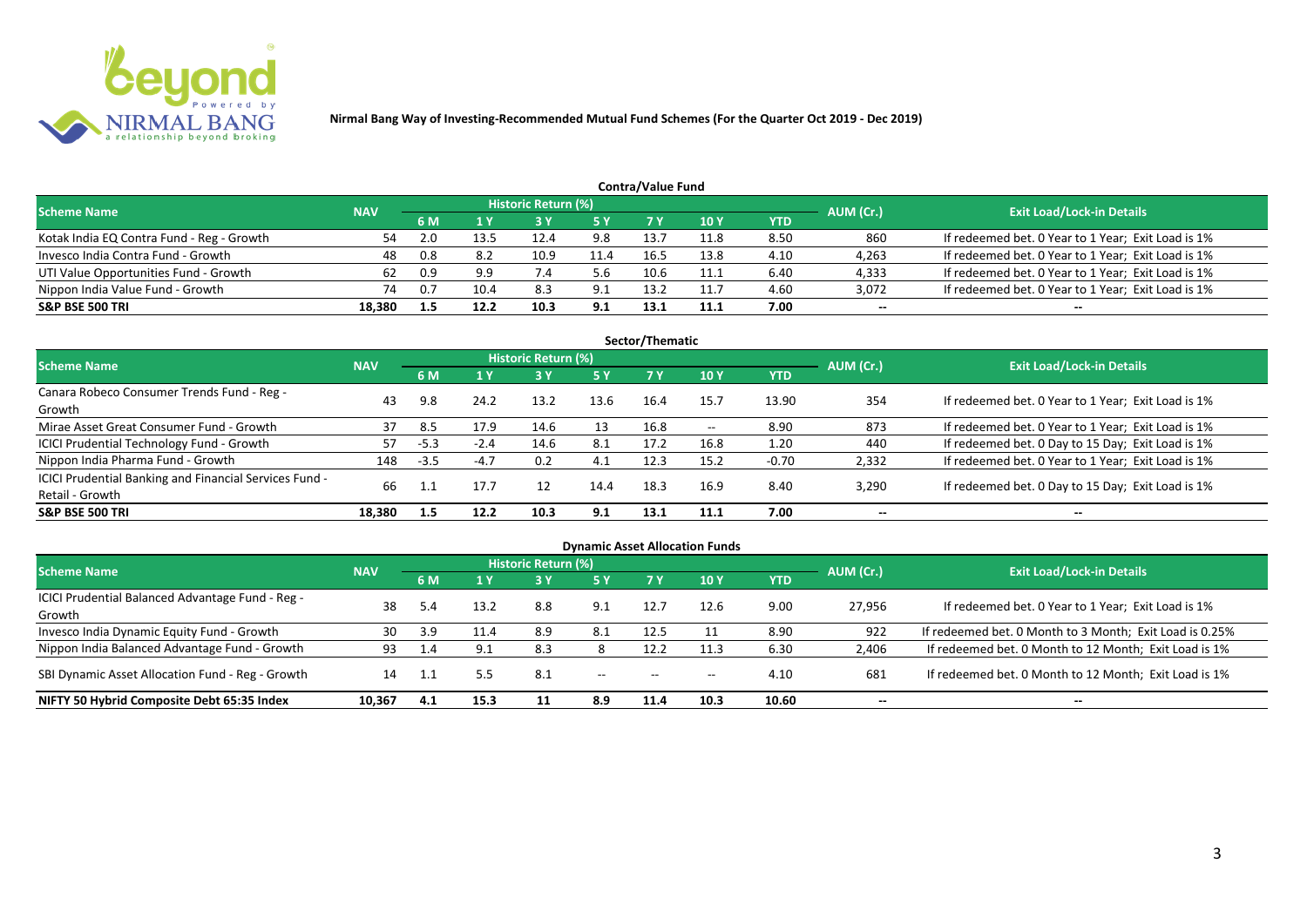

| <b>Hybrid Aggressive</b> |            |      |                                 |                          |                     |       |       |        |                                                       |  |  |  |  |
|--------------------------|------------|------|---------------------------------|--------------------------|---------------------|-------|-------|--------|-------------------------------------------------------|--|--|--|--|
|                          |            |      |                                 |                          |                     |       |       |        | <b>Exit Load/Lock-in Details</b>                      |  |  |  |  |
|                          | 6 M        | 1 Y  | 10Y<br>7 Y<br>5 Y<br><b>YTD</b> |                          |                     |       |       |        |                                                       |  |  |  |  |
| 54                       | 0.7        |      | 5.9                             |                          | 10.3                | 9.3   | 5.50  | 21,076 | If redeemed bet. 0 Year to 1 Year; Exit Load is 1%    |  |  |  |  |
| 137                      | 1.4        | 8.5  | 8.5                             | 9.5                      | 14.7                | 14    | 6.60  | 23,487 | If redeemed bet. 0 Year to 1 Year; Exit Load is 1%    |  |  |  |  |
| 15                       | 3.0        | 13.6 | 10.6                            | $\overline{\phantom{a}}$ | $- -$               | $- -$ | 9.20  | 2,590  | If redeemed bet. 0 Year to 1 Year; Exit Load is 1%    |  |  |  |  |
| 143                      | 6.0        | 16.8 | 9.6                             | 10.7                     | 15.2                | 12.5  | 11.10 | 30,551 | If redeemed bet. 0 Month to 12 Month; Exit Load is 1% |  |  |  |  |
| 165                      | 4.2        | 14   | a                               | 9.9                      | 13.5                | 13    | 9.80  | 2,488  | If redeemed bet. 0 Year to 1 Year; Exit Load is 1%    |  |  |  |  |
| 10,367                   | 4.1        | 15.3 |                                 | 8.9                      | 11.4                | 10.3  | 10.60 | $- -$  | --                                                    |  |  |  |  |
|                          | <b>NAV</b> |      |                                 |                          | Historic Return (%) |       |       |        | AUM (Cr.)                                             |  |  |  |  |

| <b>Arbitrage Fund</b>                      |            |     |     |                            |                  |     |     |      |           |                                                         |  |  |  |
|--------------------------------------------|------------|-----|-----|----------------------------|------------------|-----|-----|------|-----------|---------------------------------------------------------|--|--|--|
| <b>Scheme Name</b>                         | <b>NAV</b> |     |     | <b>Historic Return (%)</b> |                  |     |     |      | AUM (Cr.) | <b>Exit Load/Lock-in Details</b>                        |  |  |  |
|                                            |            | L M | : M | 6 M                        | $\overline{1}$ Y |     |     | YTD  |           |                                                         |  |  |  |
| IDFC Arbitrage Fund - Reg - Growth         | 24         |     |     | b.b                        | 6.4              | b.4 | b.1 | 6.70 | 10,163    | If redeemed bet. 0 Month to 1 Month; Exit Load is 0.25% |  |  |  |
| Kotak Equity Arbitrage Fund - Reg - Growth |            | ./b |     | 6.3                        |                  |     |     | 6.50 | 15,972    | If redeemed bet. 0 Day to 30 Day; Exit Load is 0.25%    |  |  |  |
| Nippon India Arbitrage Fund - Growth       | 20.        | 7.9 |     | 6.4                        |                  | b.b |     | 6.70 | 9,441     | If redeemed bet. 0 Month to 1 Month; Exit Load is 0.25% |  |  |  |

|                                          |            |       |      |                            |     | <b>Equity Saver</b> |       |            |           |                                                       |  |
|------------------------------------------|------------|-------|------|----------------------------|-----|---------------------|-------|------------|-----------|-------------------------------------------------------|--|
| <b>Scheme Name</b>                       | <b>NAV</b> |       |      | <b>Historic Return (%)</b> |     |                     |       |            |           | <b>Exit Load/Lock-in Details</b>                      |  |
|                                          |            | 6 M   |      |                            | 5 Y | 7V                  | 10Y   | <b>YTD</b> | AUM (Cr.) |                                                       |  |
| Axis Equity Saver Fund - Reg - Growth    | 13         |       | 11.8 |                            | $-$ | $- -$               | $- -$ | 8.30       | 783       | If redeemed bet. 0 Month to 12 Month; Exit Load is 1% |  |
| <b>HDFC Equity Savings Fund - Growth</b> |            |       | 6.4  | 6.8                        | 7.6 |                     | 9.1   | 5.00       | 4,823     | If redeemed bet. 0 Year to 1 Year; Exit Load is 1%    |  |
| Kotak Equity Savings Fund - Reg - Growth | 15         | - ર ર |      |                            | 7.7 | $- -$               | $- -$ | 6.50       | 1.926     | If redeemed bet. 0 Year to 1 Year; Exit Load is 1%    |  |
| CRISIL Hybrid 50+50 - Moderate Index*    | $- -$      |       |      |                            |     | --                  | $- -$ | $- -$      | $- -$     | $- -$                                                 |  |

|                                  |            |     |     |                     |     | Liauid Funds |            |                 |           |                                  |
|----------------------------------|------------|-----|-----|---------------------|-----|--------------|------------|-----------------|-----------|----------------------------------|
| <b>Scheme Name</b>               | <b>NAV</b> |     |     | Historic Return (%) |     |              | <b>YTM</b> | Avg             | AUM (Cr.) | <b>Exit Load/Lock-in Details</b> |
|                                  |            | 1 W | ! W | 1 <sub>M</sub>      | 3 M | 1Y           |            | <b>Maturity</b> |           |                                  |
| Axis Liquid Fund - Growth        | 2.144      | 5.6 |     |                     | 5.8 |              | 5.69       | 0.12            | 24,004    | Nil                              |
| IDFC Cash Fund - Reg - Growth    | 2.340      |     |     |                     | 5.5 | 6.           | 5.55       | 0.12            | 11,945    | Nil                              |
| Kotak Liguid Fund - Reg - Growth | 3.914      | 5.6 |     |                     | 5.6 | 6.9          |            | 0.11            | 25,805    | Ni                               |
| <b>CRISIL Liquid Fund Index</b>  | $- -$      | 6.0 |     | 6.I                 | 6.1 | $- -$        | $- -$      | $-$             | $-$       | $-$                              |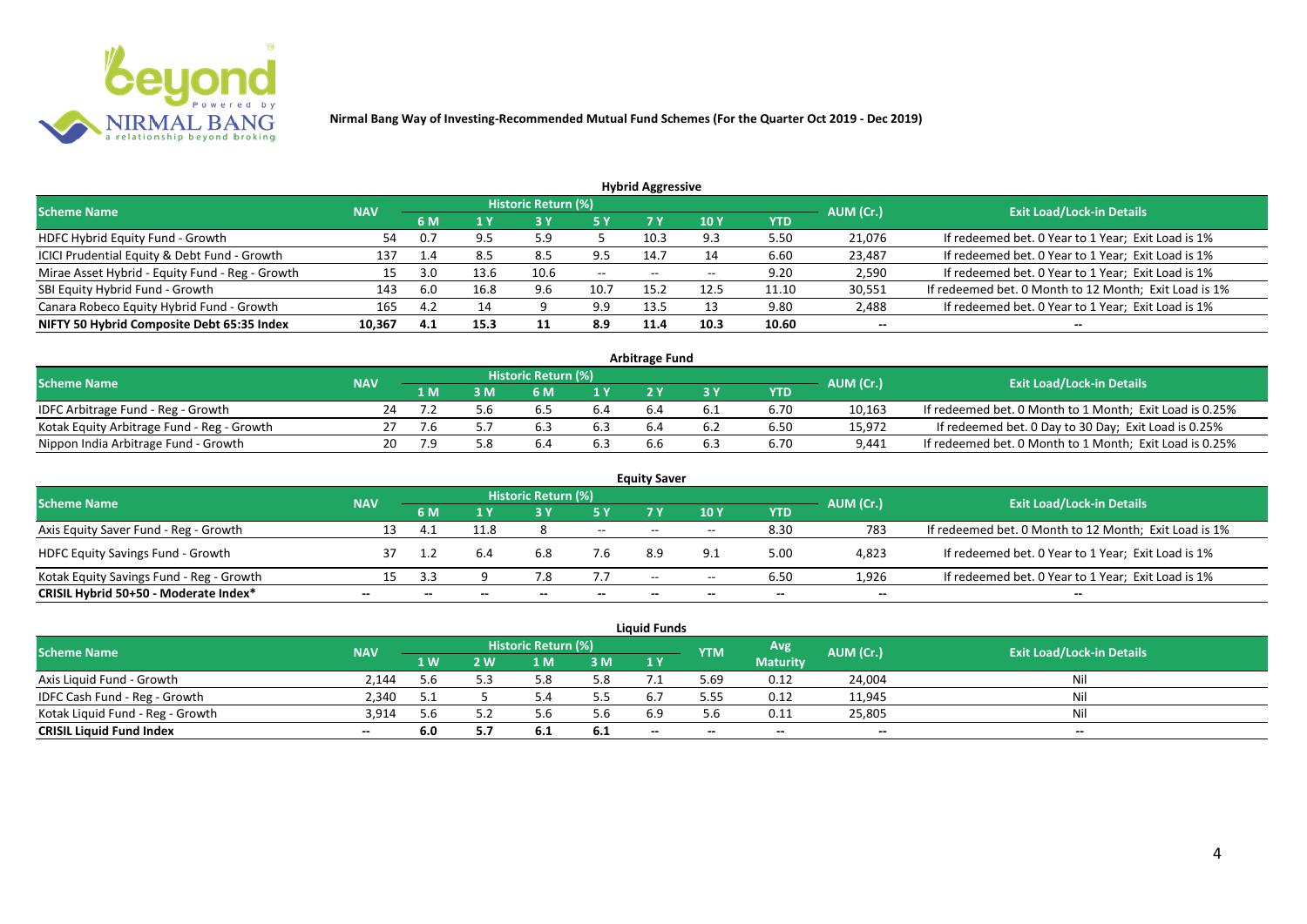

|                                               |            |      |     |                     |       | <b>Ultra Short Fund</b>  |                          |                 |                          |                                  |
|-----------------------------------------------|------------|------|-----|---------------------|-------|--------------------------|--------------------------|-----------------|--------------------------|----------------------------------|
| <b>Scheme Name</b>                            | <b>NAV</b> |      |     | Historic Return (%) |       |                          | <b>YTM</b>               | Avg             | AUM (Cr.)                | <b>Exit Load/Lock-in Details</b> |
|                                               |            | 1 M  | sм  | 6 M                 | 1 Y   | 73 Y                     |                          | <b>Maturity</b> |                          |                                  |
| IDFC Ultra Short Term Fund - Reg - Growth     |            | -8.9 | 7.8 | 8.5                 | 8.7   | $\overline{\phantom{a}}$ | 6.28                     | 0.45            | 3,847                    | Nil                              |
| Sundaram Ultra Short Term Fund - Reg - Growth | 10         | 7.6  | b.b | $- -$               | $- -$ | $- -$                    | 6.32                     | 0.47            | 259                      | Nil                              |
| L&T Ultra Short Term Fund - Growth            | 32         |      |     |                     | 8.3   |                          | 6.06                     | 0.48            | 2,462                    | Nil                              |
| <b>NIFTY Ultra Short Duration Debt Index</b>  | 3,958      | 8.0  | 7.3 |                     | 8.4   |                          | $\overline{\phantom{a}}$ | $-$             | $\overline{\phantom{a}}$ | $-$                              |

|                                                            |                                                                            |     |      |                                  |       | <b>Money Market Fund</b> |       |                 |        |       |
|------------------------------------------------------------|----------------------------------------------------------------------------|-----|------|----------------------------------|-------|--------------------------|-------|-----------------|--------|-------|
| <b>Scheme Name</b>                                         | <b>Historic Return (%)</b><br>Avg<br>AUM (Cr.)<br><b>YTM</b><br><b>NAV</b> |     |      | <b>Exit Load/Lock-in Details</b> |       |                          |       |                 |        |       |
|                                                            |                                                                            | 1 M | 3 M  | 6 M                              | 1 Y   | <b>3Y</b>                |       | <b>Maturity</b> |        |       |
| Aditya Birla Sun Life Money Manager Fund - Reg -<br>Growth | 262                                                                        |     | 7.6  | 8.6                              | 8.7   | 7.6                      | 5.98  | 0.39            | 10,219 | Nil   |
| Franklin India Savings Fund - Growth                       | 36                                                                         | 9.0 | 8.4  | 92                               | 9.1   |                          | 6.41  | 0.58            | 2,554  | Nil   |
| Nippon India Money Market Fund - Growth                    | 2,960                                                                      | 8.3 |      | 8.6                              | 8.7   | 7.6                      | 6.13  | 0.46            | 2,587  | Nil   |
| <b>CRISIL Liquid Fund Index</b>                            | $- -$                                                                      | 6.1 | -6.1 | 6.8                              | $- -$ | $\overline{\phantom{a}}$ | $- -$ | $- -$           | $-$    | $- -$ |

|                                                 |            |      |      |                     |      | <b>Short Term Fund</b> |            |                 |           |                                  |
|-------------------------------------------------|------------|------|------|---------------------|------|------------------------|------------|-----------------|-----------|----------------------------------|
| <b>Scheme Name</b>                              | <b>NAV</b> |      |      | Historic Return (%) |      |                        | <b>YTM</b> | Avg             | AUM (Cr.) | <b>Exit Load/Lock-in Details</b> |
|                                                 |            | 1 M. | 3 M  | 6 M                 | 1 Y  | 3 Y                    |            | <b>Maturity</b> |           |                                  |
| Axis Short Term Fund - Growth                   |            | 14.5 | 9.8  | 11.2                | 10.7 | 7.5                    | 6.89       | 1.90            | 2,347     | Nil                              |
| HDFC Short Term Debt Fund - Growth              |            | 14.8 | 10.3 | 11.4                | 10.6 | 7.8                    | 7.56       | 2.75            | 8,296     | Nil                              |
| IDFC Bond Fund - Short Term Plan - Reg - Growth | 40         | 15.6 | 10.8 | 11.7                | 11.2 |                        | 7.05       | 2.10            | 10,052    | Nil                              |
| Kotak Bond Short Term Fund - Reg - Growth       | 37         | 14.0 | 9.4  | 11.5                | 10.8 |                        | 7.59       | 2.73            | 9,788     | Nil                              |
| L&T Short Term Bond Fund - Reg - Growth         |            | 15.0 | 10.3 | 11.3                | 10.6 |                        | 7.04       | 2.36            | 4,330     | Nil                              |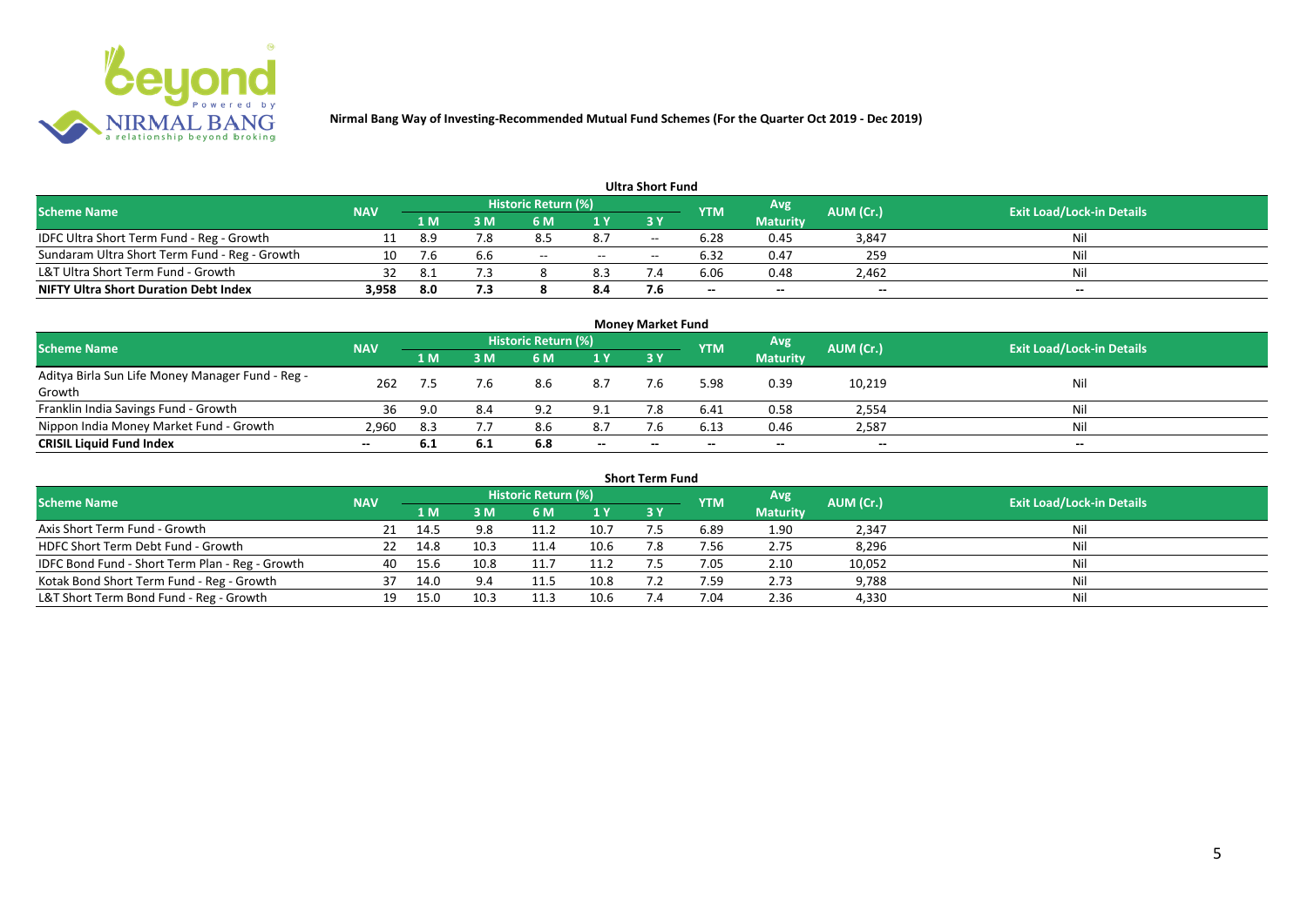

|                                           |            |                                                        |    |                |                                  | <b>Low Duration Fund</b> |        |                 |       |     |
|-------------------------------------------|------------|--------------------------------------------------------|----|----------------|----------------------------------|--------------------------|--------|-----------------|-------|-----|
| <b>Scheme Name</b>                        | <b>NAV</b> | Historic Return (%)<br>Avg'<br>AUM (Cr.)<br><b>YTM</b> |    |                | <b>Exit Load/Lock-in Details</b> |                          |        |                 |       |     |
|                                           |            | 1 M                                                    | sм | 6 M            | 1 Y                              | 3 Y                      |        | <b>Maturity</b> |       |     |
| Axis Treasury Advantage Fund - Growth     | 2.199      | 10.8                                                   |    | Q <sub>7</sub> | 9.5                              |                          | 6.43   | 0.79            | 2,636 | Nil |
| Canara Robeco Savings Fund - Reg - Growth |            | 8.5                                                    |    |                | 8.8                              |                          | 6.2401 | 0.66            | 1,061 | Nil |
| IDFC Low Duration Fund - Reg - Growth     |            |                                                        |    | $\Omega$       | 9.1                              | - -                      | 6.36   | 0.73            | 4,874 | Nil |

| <b>Banking &amp; PSU Bond Funds</b>            |            |      |      |                            |      |     |            |                 |           |                                  |  |  |  |
|------------------------------------------------|------------|------|------|----------------------------|------|-----|------------|-----------------|-----------|----------------------------------|--|--|--|
| <b>Scheme Name</b>                             | <b>NAV</b> |      |      | <b>Historic Return (%)</b> |      |     | <b>YTM</b> | Avg             | AUM (Cr.) | <b>Exit Load/Lock-in Details</b> |  |  |  |
|                                                |            | 1 M  | 8 M  | 6 M                        |      | 3 Y |            | <b>Maturity</b> |           |                                  |  |  |  |
| HDFC Banking and PSU Debt Fund - Reg - Growth  |            | 14.8 | 10.5 |                            |      |     | 7.79       | 2.68            | 3,572     | Ni                               |  |  |  |
| Kotak Banking and PSU Debt Fund - Reg - Growth |            |      |      |                            | 12.3 |     |            | 3.73            | 2,794     | Ni                               |  |  |  |
| IDFC Banking & PSU Debt Fund - Reg - Growth    |            | 17.8 |      |                            | 13.5 |     | .23        | 3.27            | 9,715     | Nil                              |  |  |  |

| <b>Corporate Bond Funds</b>                         |            |      |      |                     |      |     |            |                 |           |                                                        |  |  |  |  |
|-----------------------------------------------------|------------|------|------|---------------------|------|-----|------------|-----------------|-----------|--------------------------------------------------------|--|--|--|--|
| <b>Scheme Name</b>                                  | <b>NAV</b> |      |      | Historic Return (%) |      |     | <b>YTM</b> | Avg             | AUM (Cr.) | <b>Exit Load/Lock-in Details</b>                       |  |  |  |  |
|                                                     |            | 1 M  | M    | 6 M                 | 1Y   | 3Y  |            | <b>Maturity</b> |           |                                                        |  |  |  |  |
| ICICI Prudential Corporate Bond Fund - Reg - Growth | 20         | 13.7 |      |                     | 10.6 |     | .34        | 2.36            | 9,147     | Nil                                                    |  |  |  |  |
| L&T Triple Ace Bond Fund - Reg - Growth             | 50         | 13.0 | 4.9  | 17.4                | 14.3 | 6.8 | 7.74       | 8.56            | 1,616     | If redeemed bet. 0 Month to 3 Month; Exit Load is 0.5% |  |  |  |  |
| Kotak Corporate Bond Fund - Std - Growth            | 2.618      | 13.9 | 10.4 | 11.1                | 10.6 |     |            | 1.52            | 2,757     | Nil                                                    |  |  |  |  |

|                                            |            |       |      |                     |     | Credit Risk Fund |            |                 |           |                                                           |
|--------------------------------------------|------------|-------|------|---------------------|-----|------------------|------------|-----------------|-----------|-----------------------------------------------------------|
| <b>Scheme Name</b>                         | <b>NAV</b> |       |      | Historic Return (%) |     |                  | <b>YTM</b> | Avg.            | AUM (Cr.) | <b>Exit Load/Lock-in Details</b>                          |
|                                            |            | 1 M.  | 3 M  | 6 M                 | 1 Y | 73 Y.            |            | <b>Maturity</b> |           |                                                           |
| ICICI Prudential Credit Risk Fund - Growth | 21         | 12.2  | 9.9  | 9.9                 | 9.5 |                  | 10.29      | 1.77            | 10,942    | If redeemed bet. 0 Year to 1 Year; Exit Load is 1%        |
| Kotak Credit Risk Fund - Reg - Growth      | 22         | 14.6  | 10.3 | 10.4                | 9.5 |                  | 9.71       | 2.49            | 4,732     | If redeemed bet. 0 Year to 1 Year; Exit Load is 1%        |
|                                            |            |       |      |                     |     |                  |            |                 |           | If redeemed bet. 0 Month to 12 Month; Exit Load is 3%, If |
| SBI Credit Risk Fund - Growth              |            | -12.1 |      |                     |     | 6.8              | 9.26       | 2.63            | 5,211     | redeemed bet. 12 Month to 24 Month; Exit Load is 1.5%, If |
|                                            |            |       |      |                     |     |                  |            |                 |           | redeemed bet. 24 Month to 36 Month; Exit Load is 0.75%    |